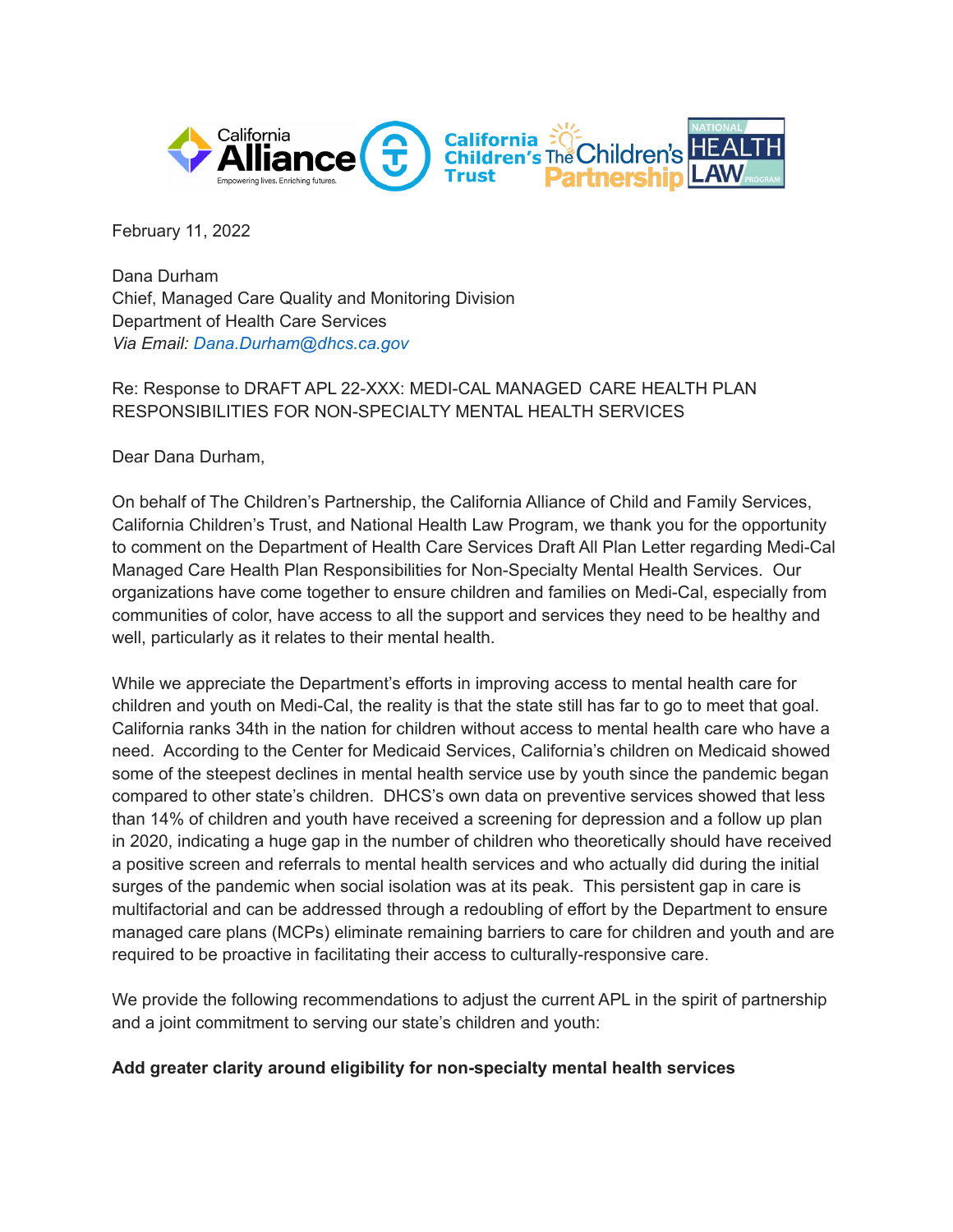The information notice remains unclear regarding who meets criteria for non-specialty mental health services for children. The draft Information Notice begins with background about the EPSDT benefit but does little to clarify the responsibilities and interaction between MHPs and MCPs and the critical changes to medical necessity achieved under the reformed Family Therapy Benefit and the recently approved 1915b waiver, This entire section of non specialty criteria is vague and needs more clarity to be meaningful to plans and implementable on the ground. The Provider Manual answers many of these questions as to the Family Therapy benefit, for example, but this letter does not.

**The Information Notice should directly and specifically clarify that diagnosis is no longer required to access NSMHS for youth and young adults under 21, and that qualifying criteria include the expanded definition of ACES including housing instability and an experience of racial discrimibation** with specific reference to the new Z codes. The elimination of diagnosis as a requirement to access care for children and young people reflects the groundbreaking reimagining of the definition of medical necessity DHCS has created. Shifting from strict diagnostic criteria reimagines behavioral health as a support for healthy development (not simply a response to pathology), and will require culture and practice change that the Notice needs to name and highlight.

We think the information notice must specify and emphasize these qualifying criteria and specify that z65.9 is the ICD 10 code for all of them. We recommend the Notice highlight these two specific citations from the provider manual:

The child under age 21 has a history of at least one of the risk factors below. Claims for family therapy for these children must be billed with ICD-10 code Z65.9: Separation from a parent/guardian due to incarceration or immigration – Death of a parent/guardian – Foster home placement – Food insecurity, housing instability – Exposure to domestic violence or other traumatic events – Maltreatment – Severe and persistent bullying – Experience of discrimination based on race, ethnicity, gender identity, sexual orientation, religion, learning differences or disability

The child under age 21 has a parent/guardian with one of the risk factors below. Claims for family therapy for these children must be billed with ICD-10 code Z65.9: – A serious illness or disability – A history of incarceration – Depression or other mood disorder – PTSD or other anxiety disorder – Psychotic disorder under treatment – Substance use disorder – A history of intimate partner violence or interpersonal violence – Is a teen parent.

## **Use expansive language and broaden provider qualifications to improve access to the benefit**

We agree with the Department in ensuring that every child and youth receives a mental health screening through MCPs. Still, we feel that the guidance unnecessarily limits screenings to Primary Care Providers (PCPs), making access to NSMHS prohibitively limited for children and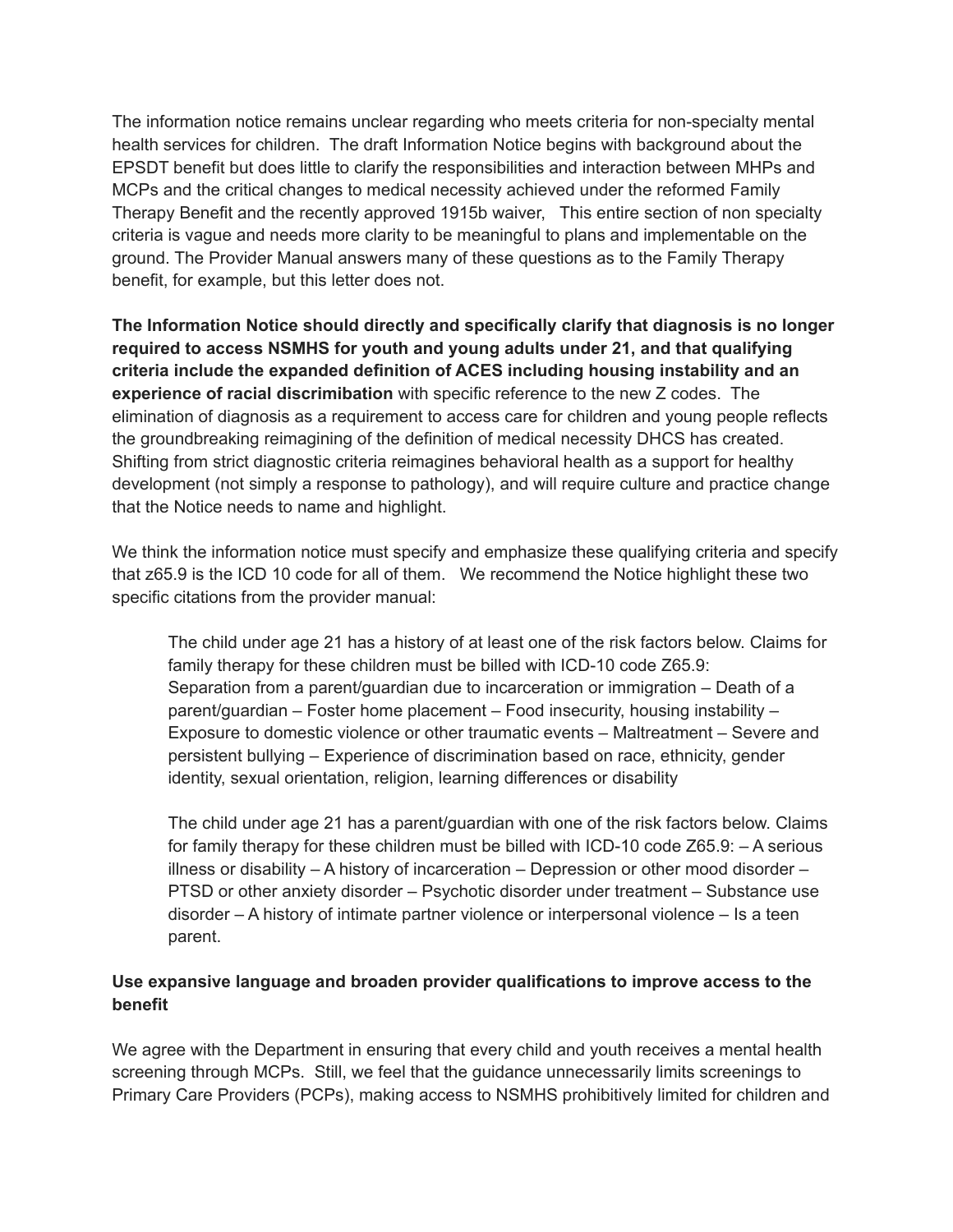youth, especially those from marginalized communities. Further, under the Medicaid Early and Periodic Screening, Diagnostic, and Treatment (EPSDT) mandate, a screening can be conducted by any qualified provider, even providers not enrolled in Medi-Cal. DHCS should explicitly include references to additional examples of members of a mental health team who may also administer screenings within their scopes of practice beyond the Primary Care Provider (PCP), such as, but not limited to: family and peer support specialists, mental health rehabilitation specialists, case managers, and community health workers. These professionals may have more frequent contact with families than PCPs and present an opportunity for MCP's to provide more culturally-responsive access to care. In particular, children and youth may feel especially vulnerable discussing or answering screening questions about their mental health with a physician but may be willing to open up to a community provider who feels more approachable.

### **Require regular by-plan reporting on access measures and penetration rate**

DHCS should require MCPs report on access, utilization, and outcomes of services for children and youth, including services accessed through sub-contracted Managed Behavioral Health Organizations. This reporting should be broken down by important age groups (0-3; 4-5; 6-8; 8-12; 12-17; 18-21, 21+ years) along with race, ethnicity, language, disability status, sexual orientation, and gender identity to allow plans, the state, advocates, and the public to identiy equity gaps in access and utilization across a variety of important and historically marginalized communities. The state should also set and monitor the expected level of access (penetration rate) by plan. DHCS should further disaggregate data by child serving system involvement (including Juvenile Justice, Child Welfare, Regional Center) and overlap with MHP utilization.

#### **Rates and concerns about Medi-Cal Provider Rates**

The current rate structure for NSMHS is too low to attract current SMHS providers into contractual relationships with MCP's or their BHO sub contractors. This has led to MCP panels being dominated by solo practitioners.

CBOs contracted with counties will not be able to contract for rates lower than their county rates. This will impact their network adequacy and constrain an already dire provider shortage in children's behavioral health. We have been in conversations with DHCS about this , and once again request guidance for the field.

Addressing the disparity in rates (and providing guidance in how to construct and administer blended contracts) is essential to growing MCP access and penetration rates.

#### **Explore ways of incentivizing MCP's to contract with SMHS providers**

We support incentivizing MCPs to make efforts to contract with existing SMHS providers in their county. However, DHCS must clear up Medi-Cal rate disparities for this to occur. Clarification from DHCS is needed related to billing practices that are becoming problematic for service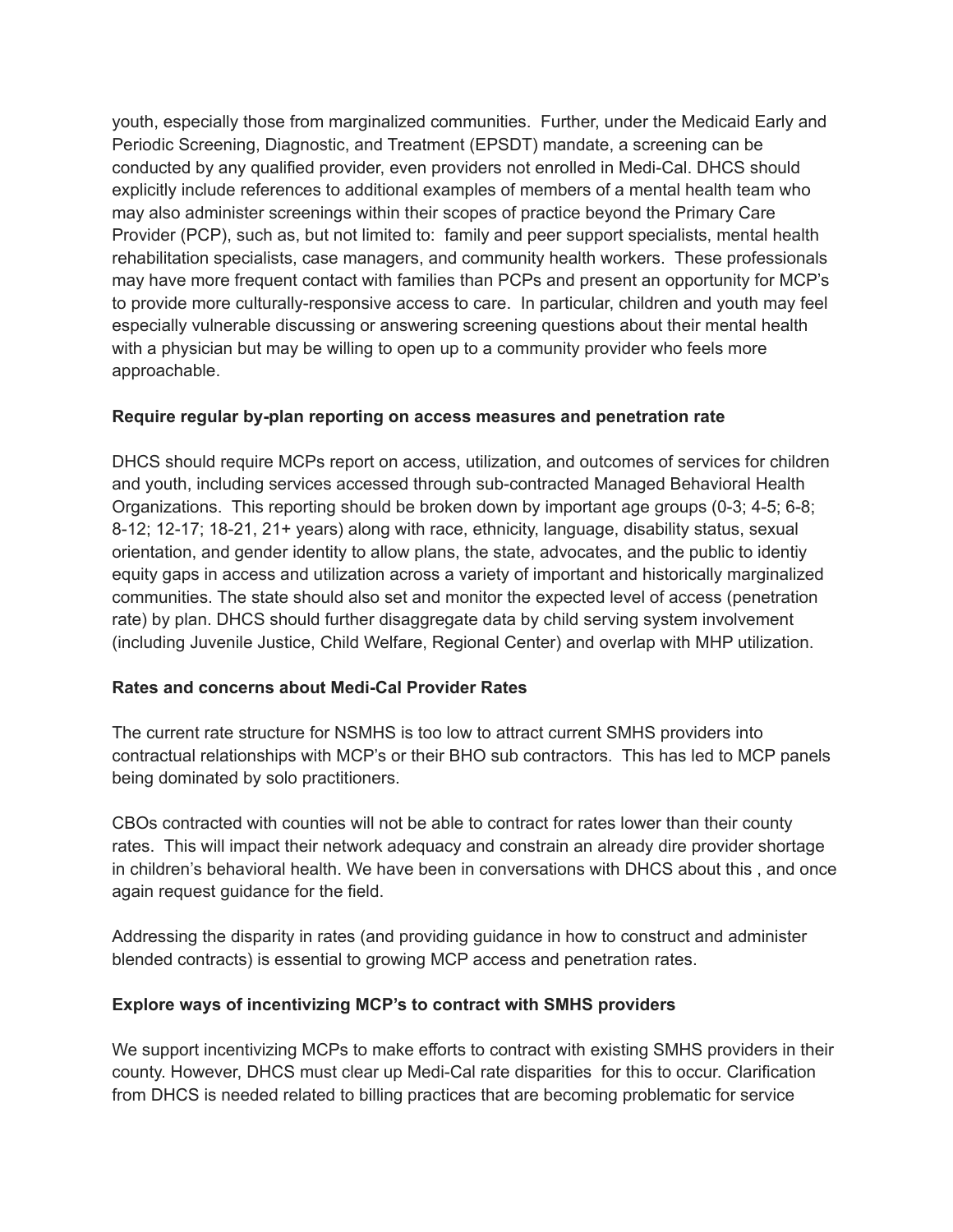providers that are contracting with various entities – including MHPs, and MCPs – for the provision of mental health services. As we continue to move forward in expanding the range of potential contractual agreements that service providers will be needing to enter, this issue is becoming critical to address. We again request formal guidance from DHCS on this matter.

### **Create models and incentives to blend NSMHS with care coordination contracts for kids**

Almost all NSMH services are paid FFS for CPT codes associated with clinical interventions. There is no reimbursement for the brokerage, care coordination, and case management requirements of effective behavioral health practice. Blending the care coordination obligation of plans with FFS NSMHS reimbursement will create a more realistic and attractive reimbursement landscape to attract SMHS providers into NSMHS contracts.

## **Require MCP's to engage with parents, caregivers and youth members regarding mental health care experiences**

While the state gathers input from Medi-Cal managed care beneficiaries about their experiences in the physical healthcare system through Consumer Assessment of Healthcare Provider and Systems surveys, and County Specialty Mental Health Plans assess behavioral health experiences for consumers, there is no similar qualitative assessment required for NSMHS. In particular, hearing directly from parents, caregivers, and even youth beneficiaries themselves could uncover systemic barriers to mental health care that would inform MCP and state-level strategies to improve access and outcomes. DHCS should work with MCPs, community stakeholders, families, and youth to establish local children and youth-centered advisories that facilitate regular MCP dialogue with families and youth about their experiences with the NSMHS, with specific attention to families with infants and toddlers as well as children in the K12 system. These advisories would serve as an important feedback loop to ensure MCPs effectively synthesize and articulate feedback into actionable strategies to improve mental health care access and quality for children and youth.

## **Strengthen MCP outreach and education efforts specifically on the mental health benefit**

There remains an exceptional gap in the knowledge that families with children and youth with mental and behavioral health needs have around the NSMHS benefit. Outreach and education is also a fundamental part of EPSDT. Given the soaring mental health crisis in children and youth during the global health and economic devastation, it is essential that MCPs make every effort to educate and inform beneficiaries regularly about their mental health benefits for children and youth under 21. DHCS should require MCPs submit behavioral health marketing plans specific to children and youth services that are culturally appropriate and linguistically accessible to parent, caregiver, and youth beneficiaries. These marketing plans should be informed by robust stakeholder (including youth) engagement, utilize stigma reduction best practices, and clearly identify care access points and contact information. These plans should also clearly distinguish NSMHS from SMHS and how to access them so that families and youth understand which system to approach based on their needs.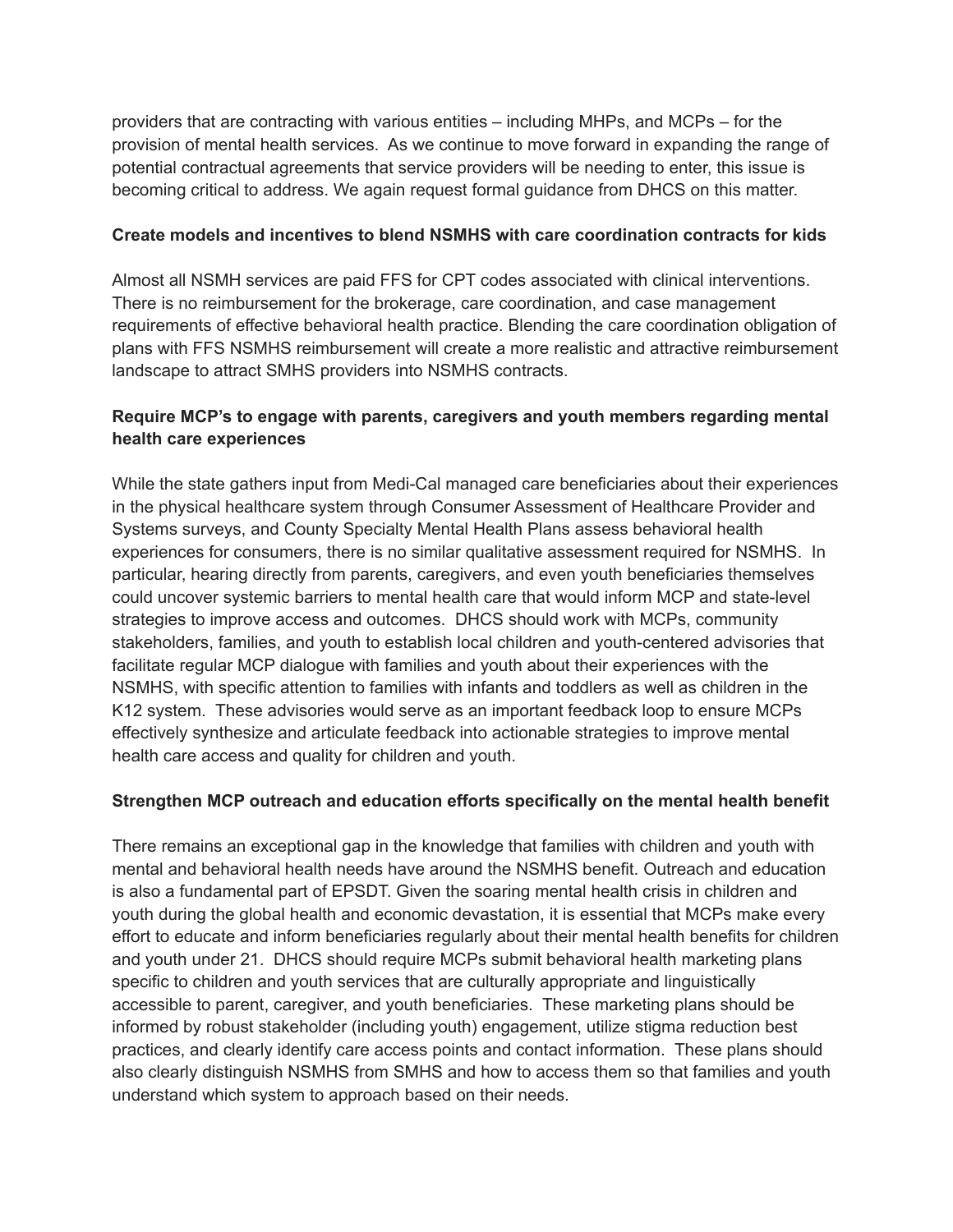In addition to educating families and youth about NSMHS benefits, DHCS should develop and execute a statewide outreach and information campaign to educate other key players in the state's mental health system of care of these benefits, with special attention paid to highlighting new policies related to the elimination of a diagnosis for receiving mental or behavioral health care through either the NSMHS or the SMHS system. Primary care providers, school counselors and administrators, and child care providers represent three of the essential target audiences for these campaigns as they represent a high proportion of screenings, assessments, and referrals for mental health care for children and youth. DHCS should work with representatives from these professional groups and others that are connected to the community mental health system of care, along with families and youth to ensure the statewide campaign conveys the right messages in accessible ways across diverse communities.

# **Clarify time rules for the Family Therapy benefit to bring it into alignment with the rest of the NSMHS Benefit:**

The Current Procedural Terminology (CPT) time rule allows for the altering of the time requirement for certain time-based services, and psychotherapy is one of those services. The CPT book contains instructions directly beneath each of the family psychotherapy codes stating that the code excludes service times of less than 26 minutes, indicating that if 26 minutes or more of the time spent rendering the service was rendered and documented for, the code(s) can compliantly be reported. The American Psychological Association also advises that a provider may apply the CPT "time rule", and choose the code closest to the actual time of the session, noting that 26 minutes or more can be used for CPT codes 90846 and 90847 (family psychotherapy codes).

In the most recent released Medi-Cal guidance for NSMHS, family therapy billing codes are limited to a maximum of 50 minutes when a patient is not present or a maximum of 110 minutes when the patient is present. There is no indication of a minimum time requirement, leading us to believe that a 50 minute family therapy session must be rendered, to bill for the service. If this is so, and with consideration to the challenges a 50 minute family therapy session would pose in the primary care setting where psychotherapy can now be rendered for prevention, *Medi-Cal should adopt the CPT time rule and allow for the compliant billing of the family psychotherapy codes when 26 minutes or more was spent rendering the service.*

Medi-Cal did adopt the time rule for another non-specialty service and its guidance was very clear as oppose to the family therapy guidance (in case we want this for a little leverage) – for prolonged psychotherapy service (CPT code: 99354), The code description advises that an additional 1 hour of service must be rendered to bill for the service, but Medi-Cal released guidelines advising that it can be reported when an additional 30 minutes of service was rendered.

#### **Conclusion**